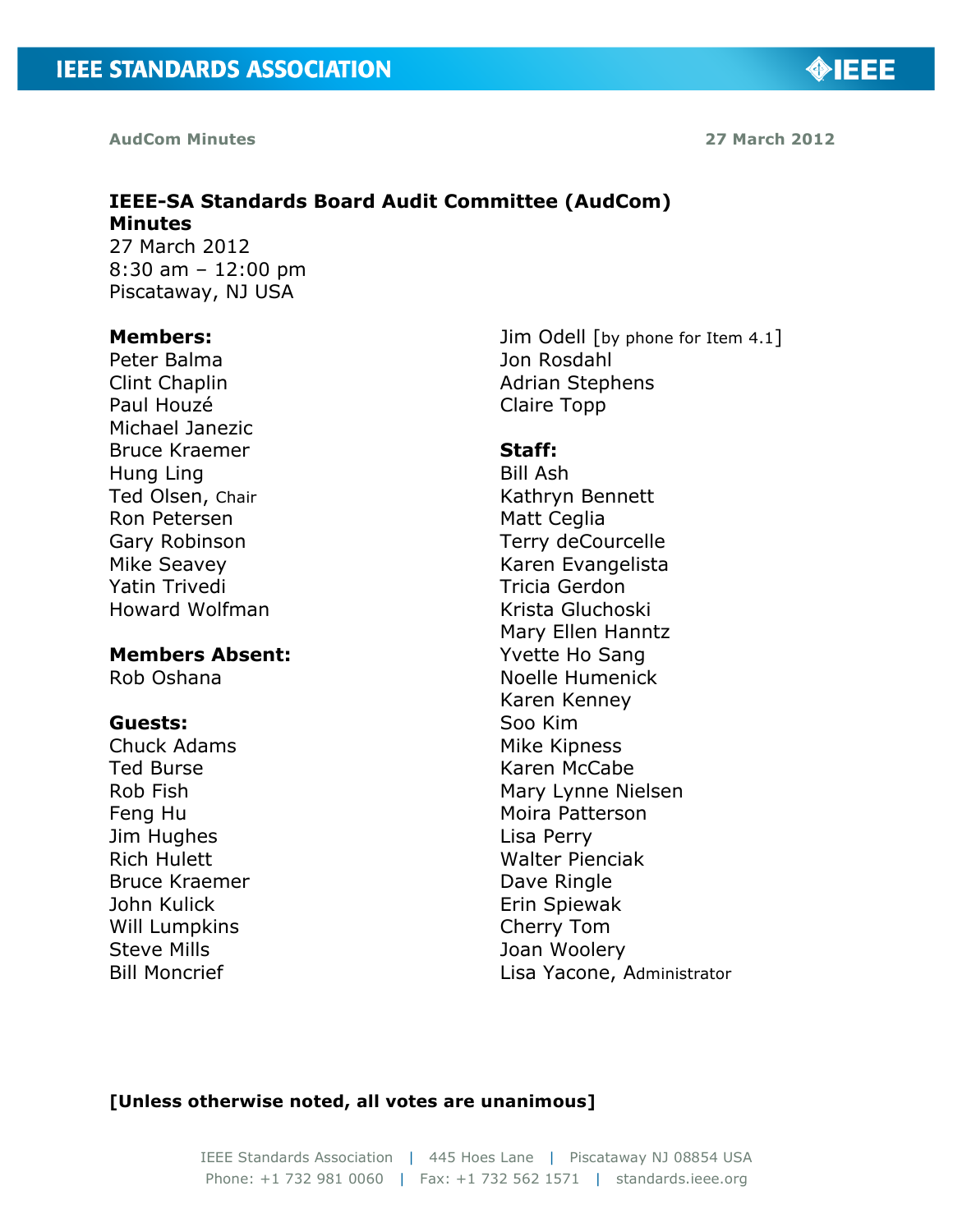# **1. CALL TO ORDER**

Chair Olsen called the meeting to order at 8:30 am Introductions were made around the room.

# **2. REVIEW AND APPROVAL OF THE AGENDA**

Peter Balma asked to add an additional new business item – Corresponding Membership. The item as added as agenda item 6.2. A motion was made, and seconded, to approve the agenda as amended. Upon vote, the motion passed.

# **3. APPROVAL OF MINUTES OF THE 5 DECEMBER 2011 AUDCOM MEETING**

A motion was made, and seconded, to approve the minutes of the 05 December 2011 meeting. Upon vote, the minutes were approved.

# **4. P&P REVIEW**

# **4.1 Status of Continuing P&P Review**

# **4.1.1 C/FIPA - Hung Ling, H Wolfman**!!

Hung reported that he and Howard had reviewed the P&P submitted by C/FIPA. The P&P was generally in good shape but the number required for quorum had been lowered and was not acceptable. Jim O'Dell, the Sponsor Chair called in for this agenda item. He explained that membership in his group spanned the globe and it was difficult to reach quorum at meetings. AudCom members suggested using email ballots when quorum could not be reached. It was also suggested that participation requirements for voting members be defined more clearly in the P&P language and with the possibility of a penalty for not voting being added in. Jim said he would work on rewording the P&P and then resubmit the document.

This P&P will continue under review.

# **4.2 New P&P Review**

# **4.2.1 C/EASC** - Clint Chaplin, Paul Houzé

Clint reported that he, Joan Woolery (staff liaison to C/EASC) and Lisa Yacone had held a teleconference with Holly Elwood of C/EASC and Chuck Walrad (sponsor chair of C/SAB) in the week prior to the AudCom meeting to discuss concerns that he and Paul had while reviewing the revised P&P submitted by C/EASC. C/EASC would like to require balance in their committee even though it is only required at the sponsor ballot level. There was discussion regarding the difference between balance and dominance. While some progress was made in resolving some of the concerns, more work is needed. A follow up teleconference has been set for Monday, 16 April 2012 between Clint, Paul and the Sponsors.

This P&P will continue under review. C/EASC currently has approved P&P which are not due to expire until December, 2013.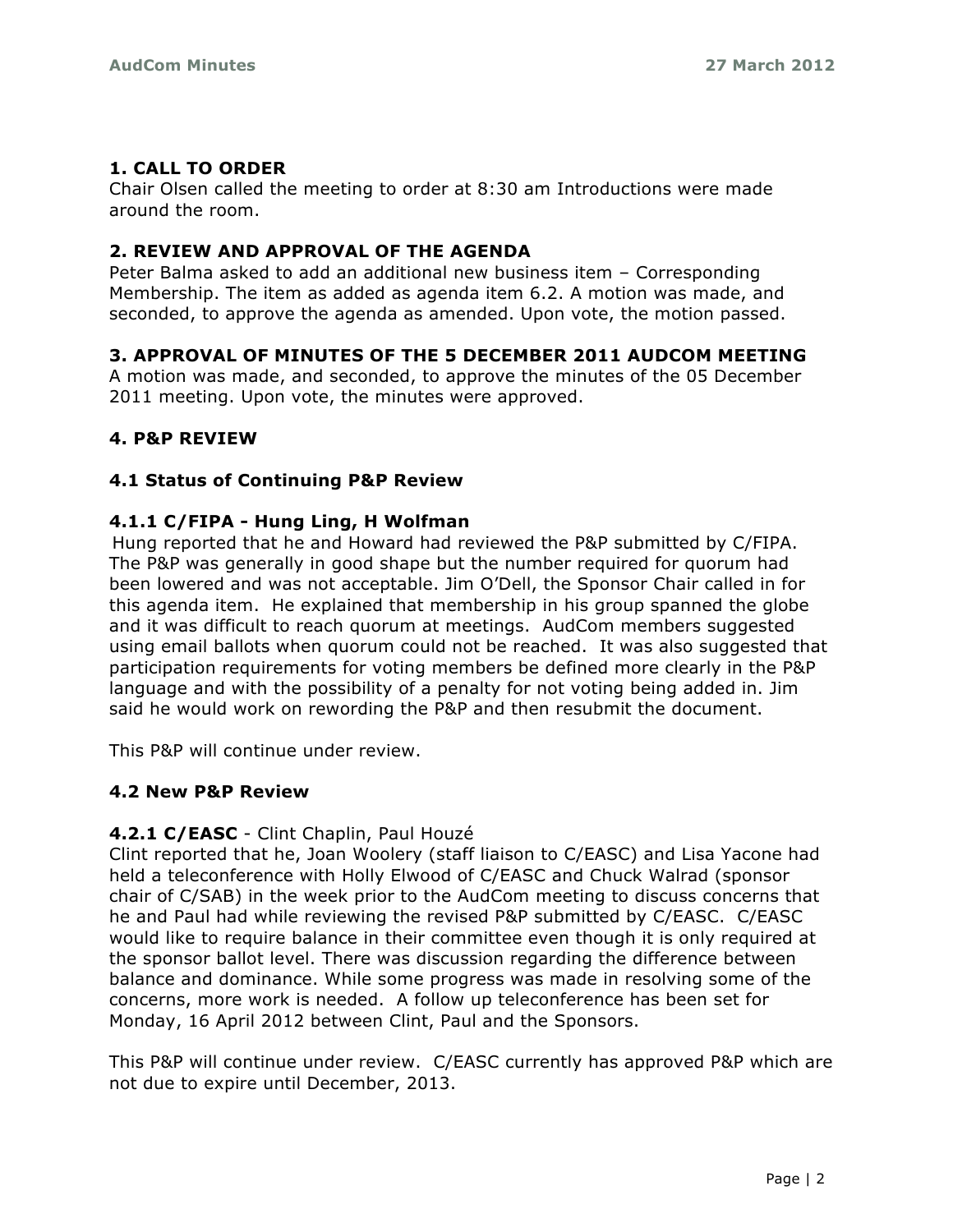#### **4.2.2 C/IA** - Yatin Trivedi, Ronald Petersen!! **Motion: To accept the C/IA P&P. Upon vote, the motion passed.**

#### **4.2.3 COM/PLC** - Gary Robinson, Peter Balma **Motion: To accept the COM/PLC P&P. Upon vote, the motion passed.**

During review of this P&P, AudCom agreed that Sponsors should be encouraged to remove current clause "9.0 Interpretations" from their P&P since, as of 1 January 2012, the IEEE no longer offers interpretations of its standards.

During review of this P&P, AudCom agreed that Sponsors working on new or revised P&P submittals should be encouraged to remove current clause "9.0 Interpretations" from their P&P since, as of 1 January 2012, the IEEE no longer offers interpretations of its standards. Sponsors who have current accepted P&Ps not yet due for review are not required to make this change until their P&Ps are due for normal review.

# **4.3 Working Group P&P Review**

### **4.3.1 Status update** - Lisa Yacone

Lisa reviewed the status of current WG P&P requests vs. submittals received.

# **4.3.2 EMB/SC** - Clint Chaplin, Howard Wolfman

AudCom will report to the IEEE-SA Standards Board that no issues have been found with the EMB/SC WG P&P, contingent upon the P&P being approved by the Sponsor.

# **4.3.3 VT/RT!"!**(Wael Diab), Peter Balma**!!**

AudCom will report to the IEEE-SA Standards Board that no issues have been found with the VT/RT WG P&P.

# **4.3.4 C/DA** - Hung Ling, Ted Olsen**!!!**

AudCom will report to the IEEE-SA Standards Board that no issues have been found with the C/DA WG P&P.

#### **4.3.5 C/CCSC** – Paul Houzé, Ron Petersen

AudCom will report to the IEEE-SA Standards Board that no issues have been found with the C/CCSC WG P&P.

# **5. OLD BUSINESS**

# **5.1 Ad hoc for Electronic Business - Action - Mike Seavey**

Mike Seavey presented an update on the ad hoc's work which included proposed text updates for Clause 6 of the Sponsor, SCC1 and SCC2 baseline P&P and Clause 10 of the WG Individual and Entity P&P. AudCom approved the updates and will include them in the revised baselines to be balloted by the IEEE-SASB. The ad hoc will continue work on the Guide to Electronic Business document.

# **5.2 ProCom Update – Co-sponsorship Ad Hoc - Action – Wael Diab**

noted that the change could not be implemented until ProCom approved the  $_{\text{Page }|\,3}$ Wael Diab, chair of the ProCom Co-Sponsorship ad hoc, summarized a presentation he would be giving later in the day at the ProCom meeting. For AudCom, he focused on proposed changes to "2.1.2 Co-sponsor responsibility/accountability" from the baseline P&P. While AudCom was agreeable to the proposed text it was proposed co-sponsorship text for the IEEE-SASB OpMan. No action was taken.**!!**